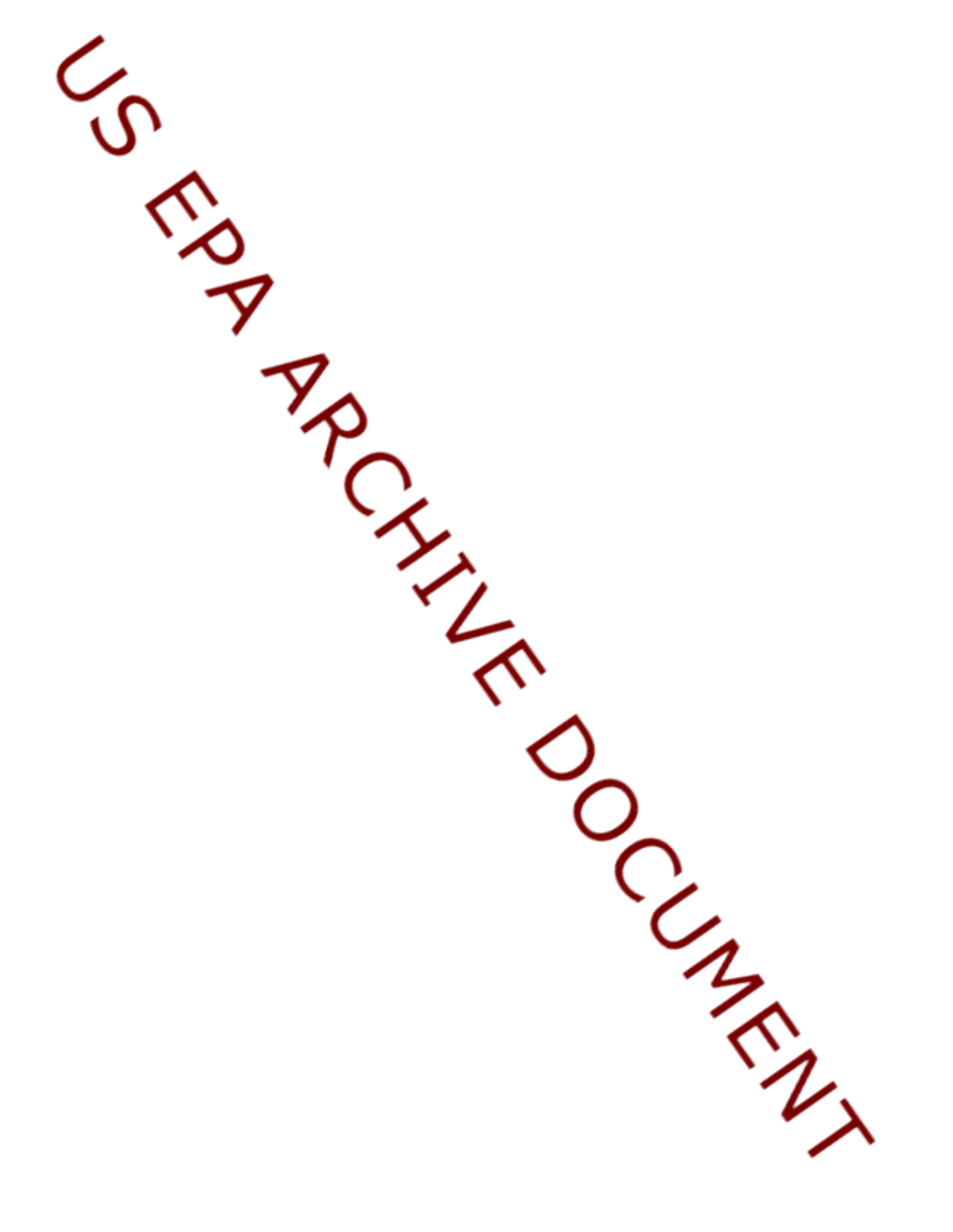# **THE ENVIRONMENTAL TECHNOLOGY VERIFICATION**





**Battelle** The Business of Innovation

# **ETV Joint Verification Statement**

|                     | TECHNOLOGY TYPE: IMMUNOASSAY TEST KITS                   |             |                     |  |
|---------------------|----------------------------------------------------------|-------------|---------------------|--|
| <b>APPLICATION:</b> | DETECTING ANTHRAX, BOTULINUM TOXIN, AND<br><b>RICIN</b>  |             |                     |  |
|                     | <b>TECHNOLOGY NAME: RAMP<sup>®</sup> Test Cartridges</b> |             |                     |  |
| <b>COMPANY:</b>     | <b>Response Biomedical Corp.</b>                         |             |                     |  |
| <b>ADDRESS:</b>     | 8081 Lougheed Highway                                    |             | PHONE: 604-681-4101 |  |
|                     | <b>Burnaby, British Columbia</b>                         | <b>FAX:</b> | 604-412-9830        |  |
|                     | CANADA V5A 1W9                                           |             |                     |  |
| <b>WEB SITE:</b>    | www.responsebio.com                                      |             |                     |  |
| E-MAIL:             | jstephenson@responsebio.com                              |             |                     |  |

The U.S. Environmental Protection Agency (EPA) supports the Environmental Technology Verification (ETV) Program to facilitate the deployment of innovative or improved environmental technologies through performance verification and dissemination of information. The goal of the ETV Program is to further environmental protection by accelerating the acceptance and use of improved and cost-effective technologies. ETV seeks to achieve this goal by providing high-quality, peer-reviewed data on technology performance to those involved in the design, distribution, financing, permitting, purchase, and use of environmental technologies. Information and ETV documents are available at www.epa.gov/etv.

ETV works in partnership with recognized standards and testing organizations, with stakeholder groups (consisting of buyers, vendor organizations, and permitters), and with individual technology developers. The program evaluates the performance of innovative technologies by developing test plans that are responsive to the needs of stakeholders, conducting field or laboratory tests (as appropriate), collecting and analyzing data, and preparing peer-reviewed reports. All evaluations are conducted in accordance with rigorous quality assurance (QA) protocols to ensure that data of known and adequate quality are generated and that the results are defensible.

The Advanced Monitoring Systems (AMS) Center, one of six verification centers under ETV, is operated by Battelle in cooperation with EPA's National Exposure Research Laboratory. The AMS Center has recently evaluated the performance of immunoassay test kits used to detect anthrax, botulinum toxin, and ricin. This verification statement provides a summary of the test results for the Response Biomedical Corp. Rapid Analyte Measurement Platform (RAMP®) test cartridges.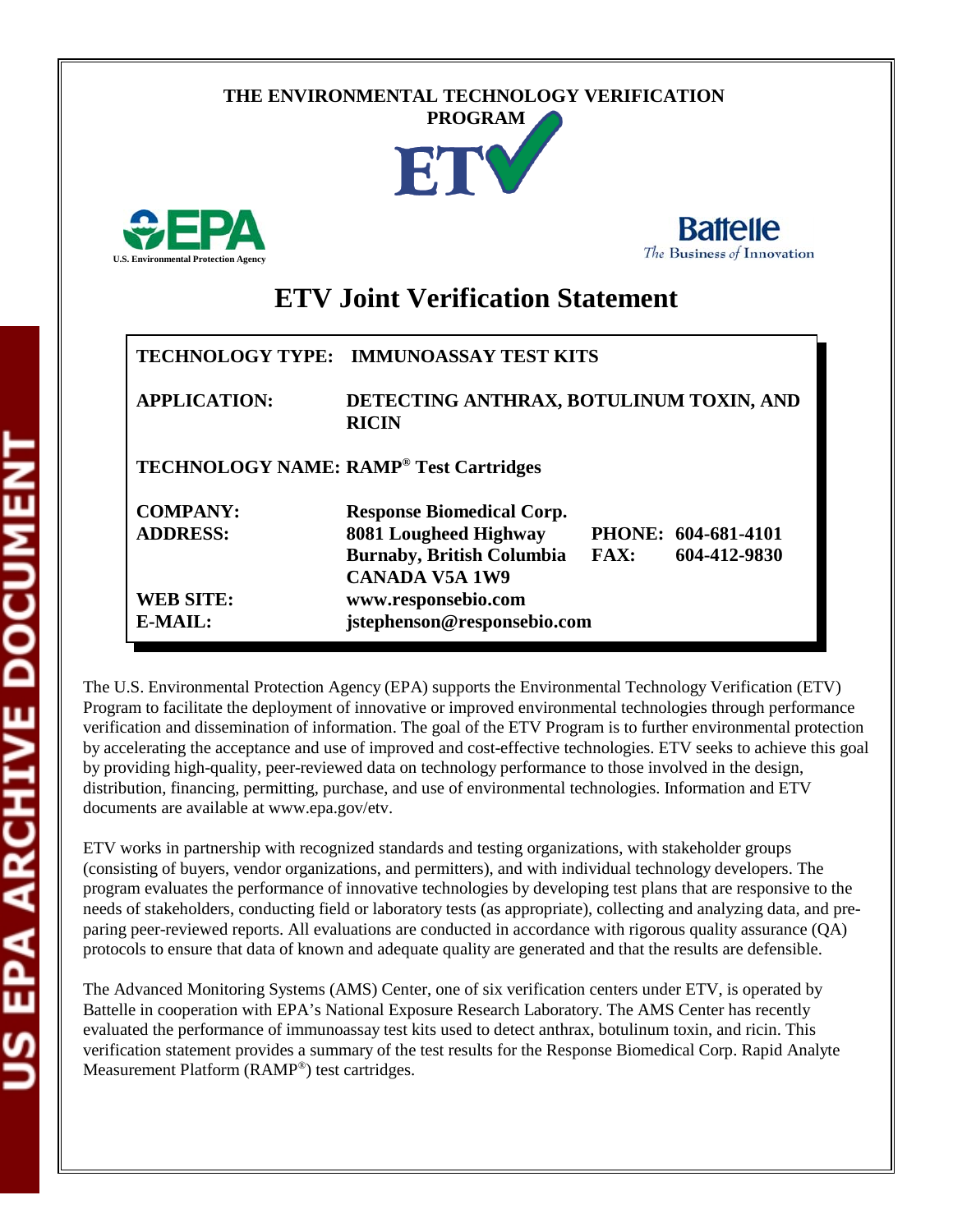#### **VERIFICATION TEST DESCRIPTION**

The ability of the RAMP<sup>®</sup> test cartridges to individually detect various concentrations of anthrax spores, botulinum toxin, and ricin was evaluated between January 14 and April 23, 2004, by analyzing performance test (PT) and drinking water (DW) samples. PT samples included deionized (DI) water fortified with either the target contaminant, an interferent, both, or only a cross-reactive species. In addition to the PT and DW samples analyzed, method blank (MB) samples consisting of DI water also were analyzed to confirm negative responses in the absence of contaminants and to ensure that no sources of contamination were introduced during the analysis procedures. MB samples were analyzed by both a trained technician and a non-technical/untrained, first-time user at a non-laboratory location to evaluate the RAMP® performance and ease of use outside of the laboratory. The test strips generated either positive or negative qualitative results. Verification test results showed how effective the RAMP® test cartridges were at detecting the presence of each contaminant at several concentration levels, the consistency of the responses, and the susceptibility of the RAMP® test cartridges to selected interferents and crossreactive species. In most cases, three replicates of each PT and DW sample were analyzed to evaluate the reproducibility of the RAMP<sup>®</sup> test cartridge results. Approximately 120 liters (L) of four DW samples were collected from geographically distributed municipal sources located in Florida (FL), New York (NY), Ohio (OH), and California (CA). These samples were dechlorinated with sodium thiosulfate, and then 100 L of each sample were concentrated using an ultra-filtration technique to a final volume of 250 milliliters (mL). Each DW sample (non-concentrated and concentrated) was analyzed without adding any contaminant, as well as after fortification with individual contaminants at a single concentration level to evaluate the effect of the DW matrix on the performance of the RAMP® test cartridges. During the anthrax spore PT sample analysis, the lowest detectable concentration of the RAMP® test cartridges was shown to be much higher than claimed by the vendor. Therefore, three preparations of spores were analyzed to further investigate these results. The three preparations included spores prepared at Battelle and preserved in a solution of water and phenol, spores prepared at Battelle and not preserved in phenol, and spores prepared at Dugway Proving Ground and stored in spent culture media. Most of the samples analyzed were made from the Battelle-prepared, phenol-preserved spores. The other two preparations were used to determine if the phenol preservation or the preparation technique was negatively affecting the sensitivity of the RAMP<sup>®</sup> test cartridges. Solutions of vegetative anthrax cells also were analyzed to determine the sensitivity of the RAMP® test cartridges to vegetative anthrax cells.

QA oversight of verification testing was provided by Battelle and EPA. Battelle QA staff conducted a technical systems audit and a data quality audit of 10% of the test data. This verification statement, the full report on which it is based, and the test/QA plan for this verification are all available at www.epa.gov/etv/centers/center1.html.

#### **TECHNOLOGY DESCRIPTION**

The following description of RAMP® test cartridges was provided by the vendor and was not subjected to verification in this test.

RAMP® is a rapid immunochromatographic system for screening environmental samples. The RAMP® system comprises a portable fluorescence reader and RAMP® test cartridges specific for detecting anthrax, botulinum toxin, and ricin. Test cartridges specific for detecting smallpox are also available, but were not tested. The RAMP® reader is a scanning fluorometer and data analysis system used to measure fluorescence from RAMP<sup>®</sup> test cartridges. The reader can be operated on built-in battery power or using an alternating current adapter. RAMP<sup>®</sup> uses an immunochromatographic strip, housed in the disposable test cartridges. Each test cartridge is single-use, disposable, and analyte-specific and is used to detect whether an analyte (e.g., anthrax spores) is present in an aqueous sample. Twenty-five individually packaged RAMP® test cartridges are provided in a small box. In addition to the test cartridges, the box contains 25 small plastic screw-top vials containing approximately 250 microliters ( $\mu$ L) of buffer, a box of sample collection swabs, a 70- $\mu$ L micropipette, a lot card for insertion into the reader, a marking pen, and step-by-step instructions. To perform a test on a liquid sample, a small amount  $(10 \,\mu L)$  of sample is added to the provided buffer, and that solution is mixed and 70  $\mu L$  of sample is pipetted onto the RAMP<sup>®</sup> test cartridge. The cartridge is then read using the reader, and a positive or negative result is generated on the reader's display. Each result, along with the time, date, and sample identification is printed using a printer provided by Response Biomedical Corp. The reader is also capable of downloading the results to a computer. The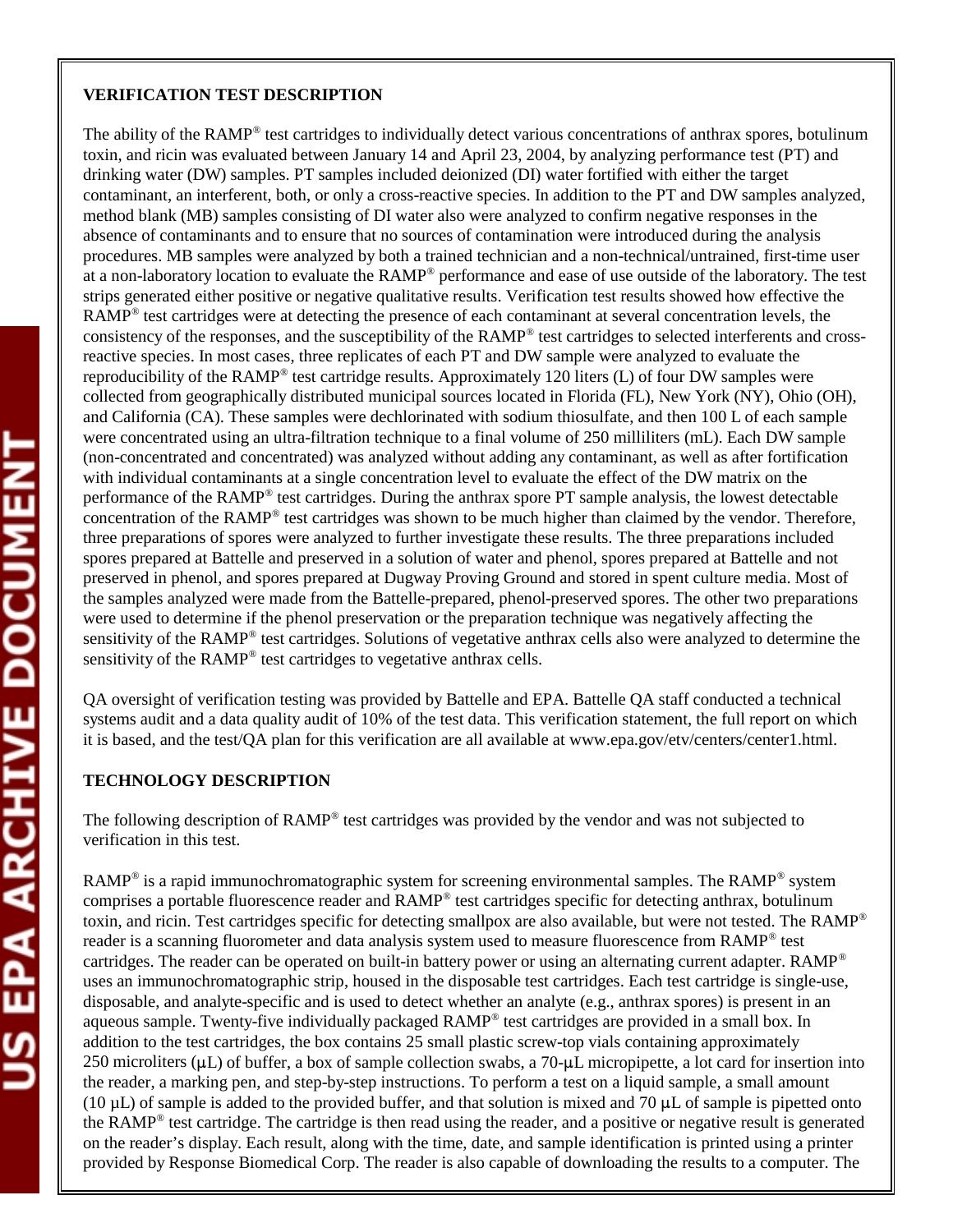dimensions of the RAMP<sup>®</sup> are 10.5 inches wide by 10 inches deep by 6 inches high (27 centimeters wide by 25 centimeters deep by 5 centimeters high), and it weighs 4.6 pounds (2.1 kilograms). A RAMP® system including 25 test cartridges, a reader, a printer, and a carrying case costs approximately \$10,000. Regardless of whether the test strips are specific to anthrax, botulinum toxin, ricin, or smallpox, each additional box of 25 test cartridges costs approximately \$500.

## **VERIFICATION OF PERFORMANCE**

The tables below summarize the performance of the RAMP<sup>®</sup> test cartridges in detecting anthrax, botulinum toxin, and ricin.

## **Anthrax Summary Table**

|                                                                                                                                                                                                                                                                                                                                                                                                                                                                                                                        | Parameter                                                                                                                                                                                                                                    | <b>Sample Information</b>                                                                                                                       | <b>Actual Fortified Anthrax</b><br>Concentration <sup>(a)</sup> | <b>Positive Results Out</b><br>of Total Replicates |
|------------------------------------------------------------------------------------------------------------------------------------------------------------------------------------------------------------------------------------------------------------------------------------------------------------------------------------------------------------------------------------------------------------------------------------------------------------------------------------------------------------------------|----------------------------------------------------------------------------------------------------------------------------------------------------------------------------------------------------------------------------------------------|-------------------------------------------------------------------------------------------------------------------------------------------------|-----------------------------------------------------------------|----------------------------------------------------|
|                                                                                                                                                                                                                                                                                                                                                                                                                                                                                                                        |                                                                                                                                                                                                                                              |                                                                                                                                                 | $8 \times 10^8$ spores/mL                                       | 3/3                                                |
|                                                                                                                                                                                                                                                                                                                                                                                                                                                                                                                        |                                                                                                                                                                                                                                              | Battelle-prepared, phenol-                                                                                                                      | $8 \times 10^7$ spores/mL                                       | 0/3                                                |
|                                                                                                                                                                                                                                                                                                                                                                                                                                                                                                                        |                                                                                                                                                                                                                                              | preserved spores                                                                                                                                | $8 \times 10^6$ spores/mL                                       | 0/3                                                |
|                                                                                                                                                                                                                                                                                                                                                                                                                                                                                                                        | Contaminant-<br>only PT<br>samples                                                                                                                                                                                                           |                                                                                                                                                 | $3\times10^5$ spores/mL                                         | 0/3                                                |
|                                                                                                                                                                                                                                                                                                                                                                                                                                                                                                                        |                                                                                                                                                                                                                                              | Vegetative cells                                                                                                                                | $3 \times 10^5$ colony-forming units<br>(cfu)/mL                | 2/3                                                |
|                                                                                                                                                                                                                                                                                                                                                                                                                                                                                                                        |                                                                                                                                                                                                                                              |                                                                                                                                                 | $3 \times 10^4$ cfu/mL                                          | 0/1                                                |
| Qualitative<br>contaminant<br>results                                                                                                                                                                                                                                                                                                                                                                                                                                                                                  |                                                                                                                                                                                                                                              |                                                                                                                                                 | $7 \times 10^8$ spores/mL                                       | 3/3                                                |
|                                                                                                                                                                                                                                                                                                                                                                                                                                                                                                                        |                                                                                                                                                                                                                                              | Dugway-prepared spores                                                                                                                          | $8\times10^7\,\text{spores/mL}$                                 | 0/1                                                |
|                                                                                                                                                                                                                                                                                                                                                                                                                                                                                                                        | Interferent<br>PT samples                                                                                                                                                                                                                    | 230 mg/L Calcium (Ca)<br>90 mg/L Magnesium (Mg)                                                                                                 | $1 \times 10^9$ spores/mL <sup>(b)</sup>                        | 3/3                                                |
|                                                                                                                                                                                                                                                                                                                                                                                                                                                                                                                        |                                                                                                                                                                                                                                              | 2.5 mg/L humic acid<br>2.5 mg/L fulvic acid                                                                                                     | $1 \times 10^9$ spores/mL <sup>(b)</sup>                        | 3/3                                                |
|                                                                                                                                                                                                                                                                                                                                                                                                                                                                                                                        | DW samples                                                                                                                                                                                                                                   | Concentrated CA                                                                                                                                 | $5\times10^8$ spores/mL <sup>(b)</sup>                          | 3/3                                                |
|                                                                                                                                                                                                                                                                                                                                                                                                                                                                                                                        |                                                                                                                                                                                                                                              | Concentrated NY                                                                                                                                 | $5 \times 10^8$ spores/mL <sup>(b)</sup>                        | 3/3                                                |
|                                                                                                                                                                                                                                                                                                                                                                                                                                                                                                                        |                                                                                                                                                                                                                                              | Unconcentrated DW                                                                                                                               | $4 \times 10^6$ spores/mL <sup>(b)</sup>                        | 0/24                                               |
|                                                                                                                                                                                                                                                                                                                                                                                                                                                                                                                        | Cross-reactivity                                                                                                                                                                                                                             | $5 \times 10^5$ spores/mL<br><b>Bacillus</b> thuringiensis                                                                                      | unspiked                                                        | 0/3                                                |
| No false positives resulted from the analysis of the interferent, DW, or cross-reactivity<br>samples. Bacillus thuringiensis was prepared at concentrations much lower than the<br>False positives<br>lowest detectable concentration of Bacillus anthracis. Therefore, negative results with<br>these samples do not necessarily indicate a lack of cross-reactivity.                                                                                                                                                 |                                                                                                                                                                                                                                              |                                                                                                                                                 |                                                                 |                                                    |
| No false negative results were generated from the analysis of the interferent and DW<br>samples spiked with detectable levels of anthrax spores; the RAMP® test cartridges<br>were not able to detect anthrax spores at the vendor-stated limit of detection (LOD), but<br>False negatives<br>they were able to detect much higher concentration levels. All of the unconcentrated<br>DW samples were spiked at concentrations less than detectable by the test strips and,<br>therefore, were, as expected, negative. |                                                                                                                                                                                                                                              |                                                                                                                                                 |                                                                 |                                                    |
| Consistency                                                                                                                                                                                                                                                                                                                                                                                                                                                                                                            |                                                                                                                                                                                                                                              | 96% of the results were obtained in replicate sets in which all the individual replicates<br>had the same result, whether positive or negative. |                                                                 |                                                    |
|                                                                                                                                                                                                                                                                                                                                                                                                                                                                                                                        | $8 \times 10^8$ spores/mL - Battelle prep ; $7 \times 10^8$ spores/mL - Dugway prep (vendor-stated<br>Lowest detectable concentration<br>LOD: $4 \times 10^5$ spores/mL); $3 \times 10^5$ cfu/mL - vegetative anthrax (no vendor-stated LOD) |                                                                                                                                                 |                                                                 |                                                    |
|                                                                                                                                                                                                                                                                                                                                                                                                                                                                                                                        |                                                                                                                                                                                                                                              | The uncertainty of the enumeration technique is approximately 15%.                                                                              |                                                                 |                                                    |

(b) The uncertainty of the enumeration technique is approximately 15 Battelle-prepared, phenol-preserved spores.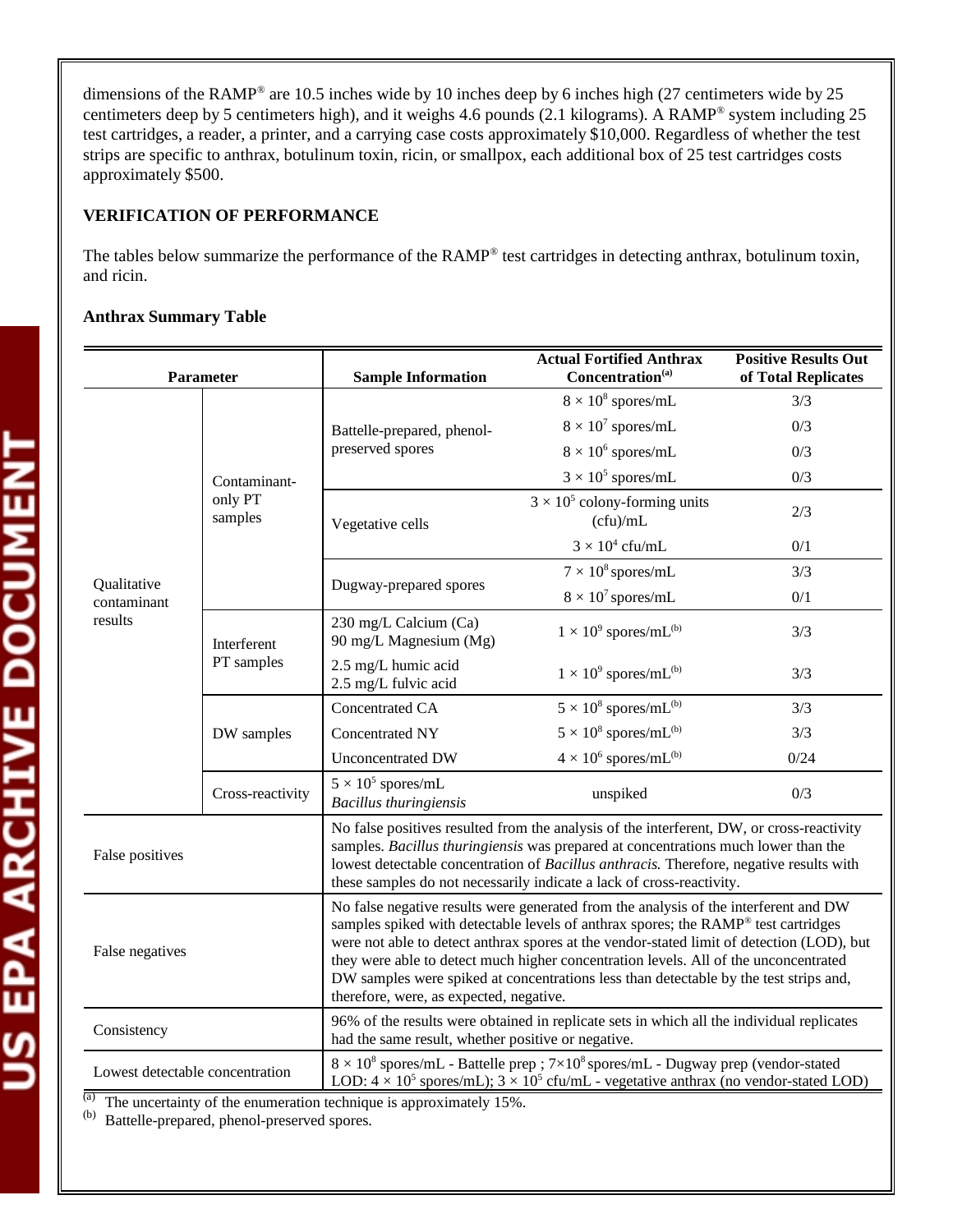| <b>Parameter</b>                       |                  | <b>Sample Information</b>                                                                                                                          | <b>Botulinum Toxin</b><br>Concentration (mg/L)                                                                                                                                                                                                                                                                                             | <b>Positive Results Out of</b><br><b>Total Replicates</b> |
|----------------------------------------|------------------|----------------------------------------------------------------------------------------------------------------------------------------------------|--------------------------------------------------------------------------------------------------------------------------------------------------------------------------------------------------------------------------------------------------------------------------------------------------------------------------------------------|-----------------------------------------------------------|
|                                        |                  |                                                                                                                                                    | 0.5                                                                                                                                                                                                                                                                                                                                        | 0/3                                                       |
|                                        |                  | Type A                                                                                                                                             | $\overline{2}$                                                                                                                                                                                                                                                                                                                             | 2/3                                                       |
|                                        |                  |                                                                                                                                                    | 5                                                                                                                                                                                                                                                                                                                                          | 2/3                                                       |
|                                        |                  |                                                                                                                                                    | 25                                                                                                                                                                                                                                                                                                                                         | 3/3                                                       |
|                                        | Contaminant-     | Type B                                                                                                                                             | 0.3                                                                                                                                                                                                                                                                                                                                        | 0/3                                                       |
|                                        | only PT samples  |                                                                                                                                                    | 0.5                                                                                                                                                                                                                                                                                                                                        | 0/3                                                       |
|                                        |                  |                                                                                                                                                    | 2.5                                                                                                                                                                                                                                                                                                                                        | 0/3                                                       |
|                                        |                  |                                                                                                                                                    | 5                                                                                                                                                                                                                                                                                                                                          | 0/3                                                       |
| Qualitative<br>contaminant             |                  |                                                                                                                                                    | 200                                                                                                                                                                                                                                                                                                                                        | 0/3                                                       |
| positive results                       |                  |                                                                                                                                                    | 1,000                                                                                                                                                                                                                                                                                                                                      | 0/3                                                       |
|                                        | Interferent      | 230 mg/L Ca<br>90 mg/L Mg                                                                                                                          | 5 <sup>(a)</sup>                                                                                                                                                                                                                                                                                                                           | 3/3                                                       |
|                                        | PT samples       | 2.5 mg/L humic acid<br>2.5 mg/L fulvic acid                                                                                                        | $5^{(a)}$                                                                                                                                                                                                                                                                                                                                  | 2/3                                                       |
|                                        | DW samples       | Concentrated CA                                                                                                                                    | 5 <sup>(a)</sup>                                                                                                                                                                                                                                                                                                                           | 3/3                                                       |
|                                        |                  | Concentrated NY                                                                                                                                    | $5^{(a)}$                                                                                                                                                                                                                                                                                                                                  | 3/3                                                       |
|                                        |                  | Unconcentrated DW                                                                                                                                  | $5^{(b)}$                                                                                                                                                                                                                                                                                                                                  | 0/24                                                      |
|                                        | Cross-reactivity | $5$ mg/L<br>Lipopolysaccharide                                                                                                                     | unspiked                                                                                                                                                                                                                                                                                                                                   | 0/3                                                       |
| False positives<br>reactivity samples. |                  | No false positives resulted from the analysis of the interferent, DW, or cross-                                                                    |                                                                                                                                                                                                                                                                                                                                            |                                                           |
| False negatives                        |                  | $1,000$ mg/L.                                                                                                                                      | One false negative replicate resulted from the analysis of the 2.5 mg/L humic and<br>fulvic acid interferent samples spiked with a detectable level of Type A botulinum<br>toxin; in addition, the RAMP® test cartridges were not able to detect Type B<br>botulinum toxin spiked into DW at 5 mg/L or in DI water at concentrations up to |                                                           |
| Consistency                            |                  | 95% of the results were obtained in replicate sets in which all the individual<br>replicates had the same result, whether positive or negative.    |                                                                                                                                                                                                                                                                                                                                            |                                                           |
| Lowest detectable concentration        |                  | 2 mg/L (Type A), Type B was not detectable up to concentrations of 1,000 mg/L.<br>(vendor-stated LOD for botulinum toxin [non-specific]: 0.5 mg/L) |                                                                                                                                                                                                                                                                                                                                            |                                                           |

 $^{(a)}$  Type A botulinum toxin.

 $(b)$  Type B botulinum toxin.